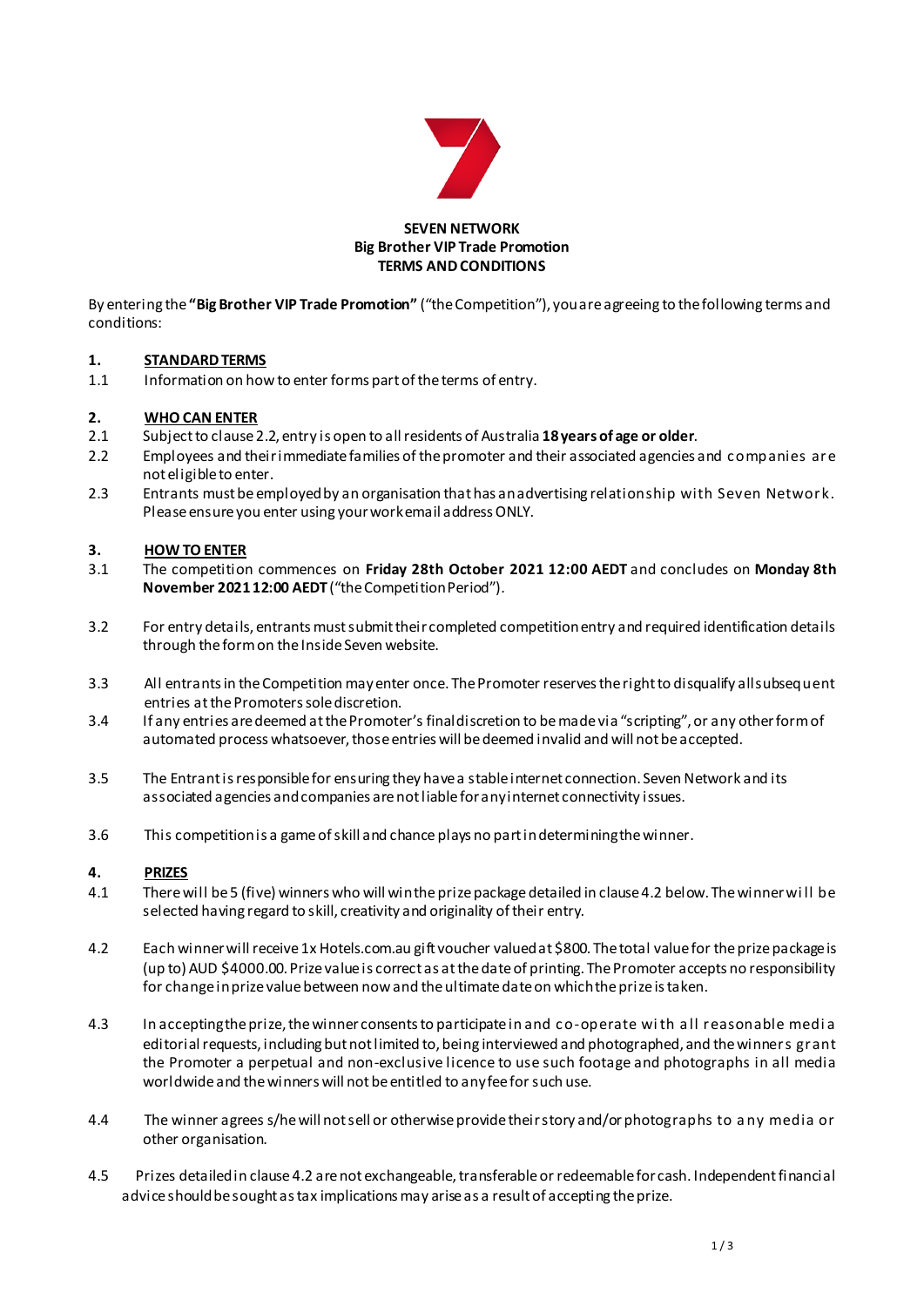- 4.5.1 Full details of prizes can be obtained by telephoning the Seven Network in each s tate on Sydney 02 8777 7777; Melbourne 03 9697 7777; Adelaide 08 8342 7777; Brisbane 07 3369 7777; Perth 08 9344 0777.
- 4.6 Prize does not include any other itemor expense not specifically described in these Terms and Conditions, and all additional expenses, if any, are the sole responsibility of the Winner. Prize may not be transferred or assigned except by the Promoter. Only the listed Prize will be awarded and no substitutions or cash equivalents or redemption will be made, except that the Promoter reserves the ri ght to a ward a Prize of equal or greater value if any advertised Prize (or any component thereof) becomes unavailable, s ubject to legislative approval. Prize cannot be used in conjunction with any other promotion or offer.
- 4.7 The Prize is subject to availability and any terms and conditions imposed by the relevant providers.
- 4.8 The prize winner must provide valid identification to the Promoter.
- 4.9 The Promoter may amend these terms and conditions, as is reasonably necessary, in its absolute discretion.

#### **5. HOW TO WIN**

- 5.1 The winners will be the selected by the Channel 7 Marketing Team, on Friday 12th November 2021 a t 13:00 AEDT at 8 Central Avenue, Eveleigh, NSW 2015.
- 5.2 Winner will benotified by phoneor email by thePromoter within5 days ofthedraw.
- 5.3 In theevent thatthe prizeis not accepted by 22 November2021 at 9:00 AEDT, an unclaimed prizedraw wi ll occur on 23 November 2021at 10:00 AEDT. TheWinner oftheunclaimed prize draw wi ll be notified by phone or email within 5 days of the redraw.
- 5.4 The Promoter's decision is final, and the Promoter will not enter into correspondence regarding the result.
- 5.5 It is a condition of accepting the prize that thewinner (and any companions) may be required to sign a l egal release in a form determined by the Promoter in its absolute discretion.
- 5.6 One entrant perstatewill be selected as one of the fivewinners.
- 5.7 The Promoter may in its absolute discretion deem entries invalid subsequently to a winner being notified or a winner's name being announced if it is discovered that the winner did not enter the Competition in accordance with these terms and conditions.

## **6. NO LIABILITY**

- 6.1 In the case of the intervention of any outside act, agent or event which prevents or significantly hi nders the Promoter's ability to proceed with the Competition on the dates and in the manner described in these terms and conditions, including but not limited to vandalism, power failures, tempests, natural disasters, a cts of God, civil unrest, strike, war, act of terrorism, the Promoter may in its absolute discretion cancel the Competition and recommence it from the start on the same conditions, subject to state government legislation.
- 6.2 Seven Network (Operations) Limited, and their associated agencies and companies will take no responsibility for prizes damaged or lost in transit, or late, lost or misdirected mail.
- 6.3 Seven Network (Operations) Limited, and their associated agencies and companies will not be liable for a ny misadventure, accident, injury, loss (including but not limited to consequential loss) or claim that may occur:
	- a) during the entry process or thedraw;
	- b) in the acceptance, participation or useof any element(s) of the prize;
	- c) as a consequence of late, lost or misdirected mail;
	- d) due to the broadcast of any program relating to the Competition or the publication of a ny ma terial, including any statements made by any compere, staff member, journalist, other entrants or a ny other person;
	- e) in relation to failure of an entryto be received by the Promoter on account of tec h nic al problems or traffic congestion; or
	- f) arising from or related to any problem or technical malfunction of anytelephone network or l ines or mobile communications network related to or resulting from participation in this promotion.